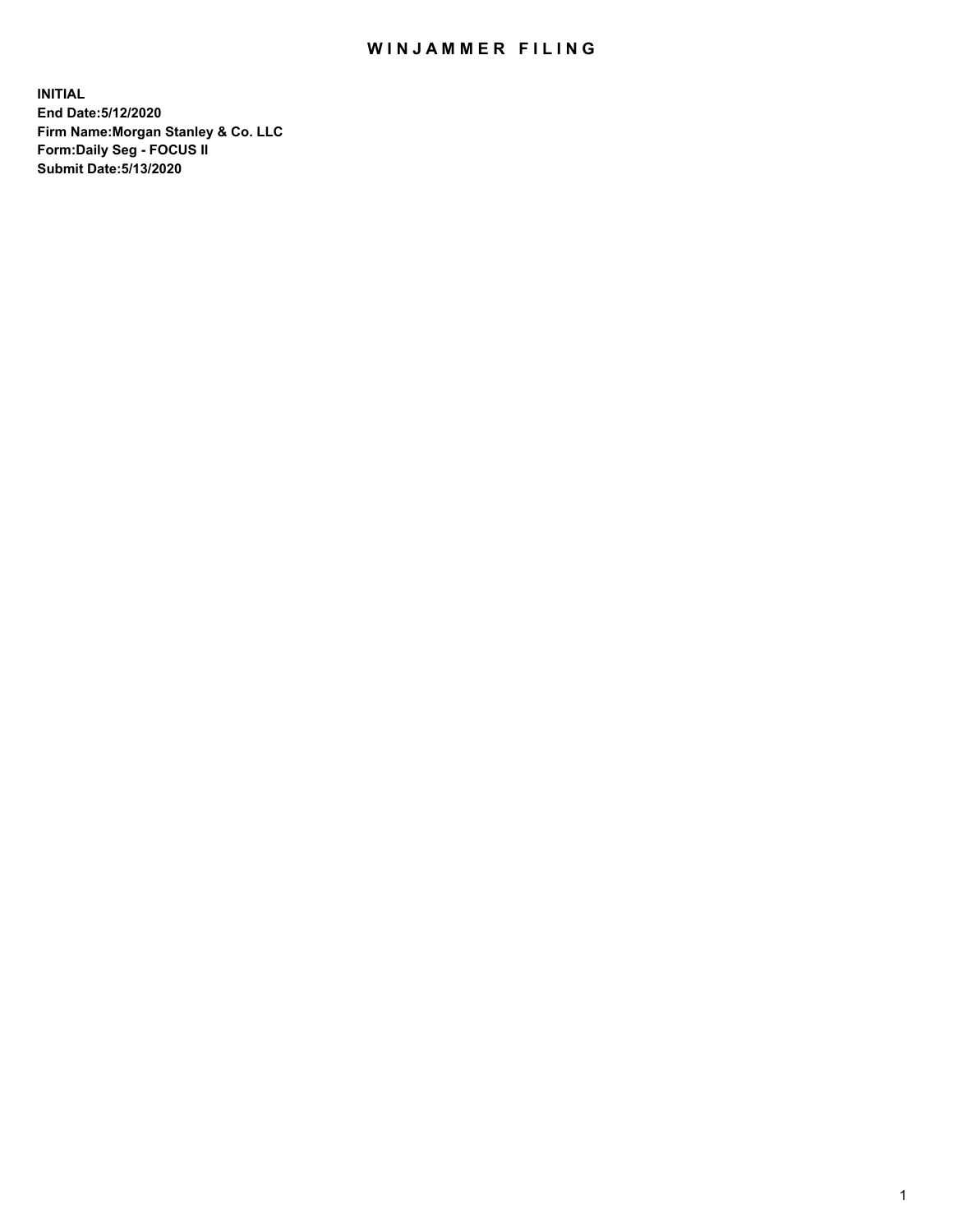**INITIAL End Date:5/12/2020 Firm Name:Morgan Stanley & Co. LLC Form:Daily Seg - FOCUS II Submit Date:5/13/2020 Daily Segregation - Cover Page**

| Name of Company                                                                                                                                                                                                                                                                                                               | Morgan Stanley & Co. LLC                               |
|-------------------------------------------------------------------------------------------------------------------------------------------------------------------------------------------------------------------------------------------------------------------------------------------------------------------------------|--------------------------------------------------------|
| <b>Contact Name</b>                                                                                                                                                                                                                                                                                                           | <b>Ikram Shah</b>                                      |
| <b>Contact Phone Number</b>                                                                                                                                                                                                                                                                                                   | 212-276-0963                                           |
| <b>Contact Email Address</b>                                                                                                                                                                                                                                                                                                  | Ikram.shah@morganstanley.com                           |
| FCM's Customer Segregated Funds Residual Interest Target (choose one):<br>a. Minimum dollar amount: ; or<br>b. Minimum percentage of customer segregated funds required:% ; or<br>c. Dollar amount range between: and; or<br>d. Percentage range of customer segregated funds required between:% and%.                        | 235,000,000<br><u>0</u><br><u>00</u><br>0 <sup>0</sup> |
| FCM's Customer Secured Amount Funds Residual Interest Target (choose one):<br>a. Minimum dollar amount: ; or<br>b. Minimum percentage of customer secured funds required:%; or<br>c. Dollar amount range between: and; or<br>d. Percentage range of customer secured funds required between:% and%.                           | 140,000,000<br><u>0</u><br><u>00</u><br>0 <sub>0</sub> |
| FCM's Cleared Swaps Customer Collateral Residual Interest Target (choose one):<br>a. Minimum dollar amount: ; or<br>b. Minimum percentage of cleared swaps customer collateral required:%; or<br>c. Dollar amount range between: and; or<br>d. Percentage range of cleared swaps customer collateral required between:% and%. | 92,000,000<br><u>0</u><br>0 Q<br>00                    |

Attach supporting documents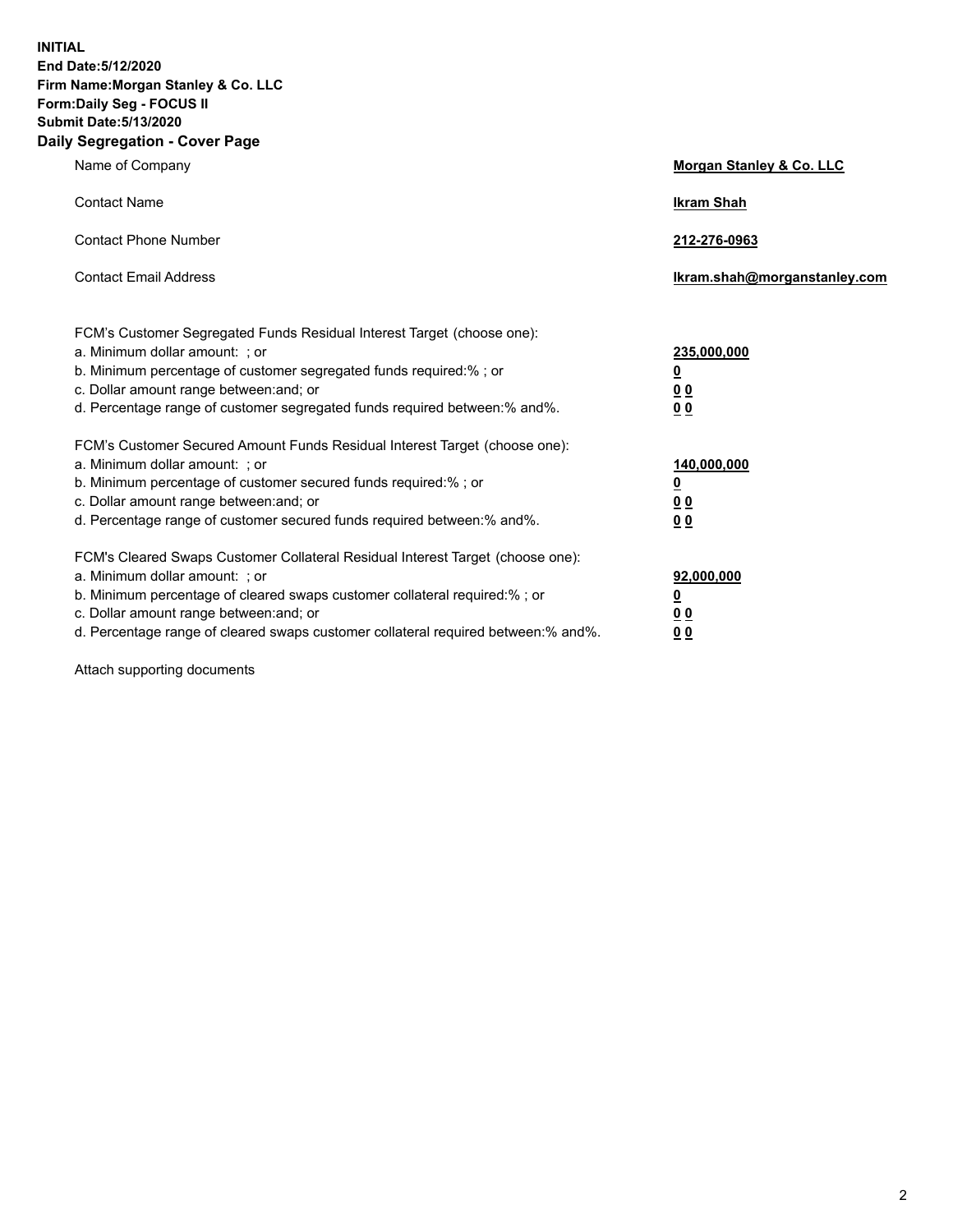## **INITIAL End Date:5/12/2020 Firm Name:Morgan Stanley & Co. LLC Form:Daily Seg - FOCUS II Submit Date:5/13/2020 Daily Segregation - Secured Amounts** Foreign Futures and Foreign Options Secured Amounts Amount required to be set aside pursuant to law, rule or regulation of a foreign government or a rule of a self-regulatory organization authorized thereunder 1. Net ledger balance - Foreign Futures and Foreign Option Trading - All Customers A. Cash **4,525,434,960** [7315] B. Securities (at market) **2,638,318,194** [7317] 2. Net unrealized profit (loss) in open futures contracts traded on a foreign board of trade **33,646,810** [7325] 3. Exchange traded options a. Market value of open option contracts purchased on a foreign board of trade **5,746,318** [7335] b. Market value of open contracts granted (sold) on a foreign board of trade **-12,329,974** [7337] 4. Net equity (deficit) (add lines 1. 2. and 3.) **7,190,816,308** [7345] 5. Account liquidating to a deficit and account with a debit balances - gross amount **128,428,416** [7351] Less: amount offset by customer owned securities **-121,800,074** [7352] **6,628,342** 6. Amount required to be set aside as the secured amount - Net Liquidating Equity Method (add lines 4 and 5) 7. Greater of amount required to be set aside pursuant to foreign jurisdiction (above) or line 6. FUNDS DEPOSITED IN SEPARATE REGULATION 30.7 ACCOUNTS 1. Cash in banks A. Banks located in the United States **638,646,530** [7500] B. Other banks qualified under Regulation 30.7 **409,654,625** [7520] **1,048,301,155** 2. Securities A. In safekeeping with banks located in the United States **630,001,357** [7540] B. In safekeeping with other banks qualified under Regulation 30.7 **0** [7560] **630,001,357** [7570] 3. Equities with registered futures commission merchants A. Cash **12,042,432** [7580] B. Securities **0** [7590] C. Unrealized gain (loss) on open futures contracts **1,892,537** [7600]

- D. Value of long option contracts **0** [7610]
- E. Value of short option contracts **0** [7615] **13,934,969** [7620]
- 4. Amounts held by clearing organizations of foreign boards of trade
	- A. Cash **0** [7640]
	- B. Securities **0** [7650]
	- C. Amount due to (from) clearing organization daily variation **0** [7660]
	- D. Value of long option contracts **0** [7670]
	- E. Value of short option contracts **0** [7675] **0** [7680]
- 5. Amounts held by members of foreign boards of trade
	-
	-
	- C. Unrealized gain (loss) on open futures contracts **31,754,273** [7720]
	- D. Value of long option contracts **5,746,318** [7730]
	-
- 6. Amounts with other depositories designated by a foreign board of trade **0** [7760]
- 7. Segregated funds on hand **0** [7765]
- 8. Total funds in separate section 30.7 accounts **7,488,634,036** [7770]
- 9. Excess (deficiency) Set Aside for Secured Amount (subtract line 7 Secured Statement Page 1 from Line 8)
- 10. Management Target Amount for Excess funds in separate section 30.7 accounts **140,000,000** [7780]
- 11. Excess (deficiency) funds in separate 30.7 accounts over (under) Management Target **151,189,386** [7785]

**0** [7305]

[7354] **7,197,444,650** [7355]

**7,197,444,650** [7360]

[7530]

 A. Cash **3,762,909,101** [7700] B. Securities **2,008,316,837** [7710] E. Value of short option contracts **-12,329,974** [7735] **5,796,396,555** [7740] **291,189,386** [7380]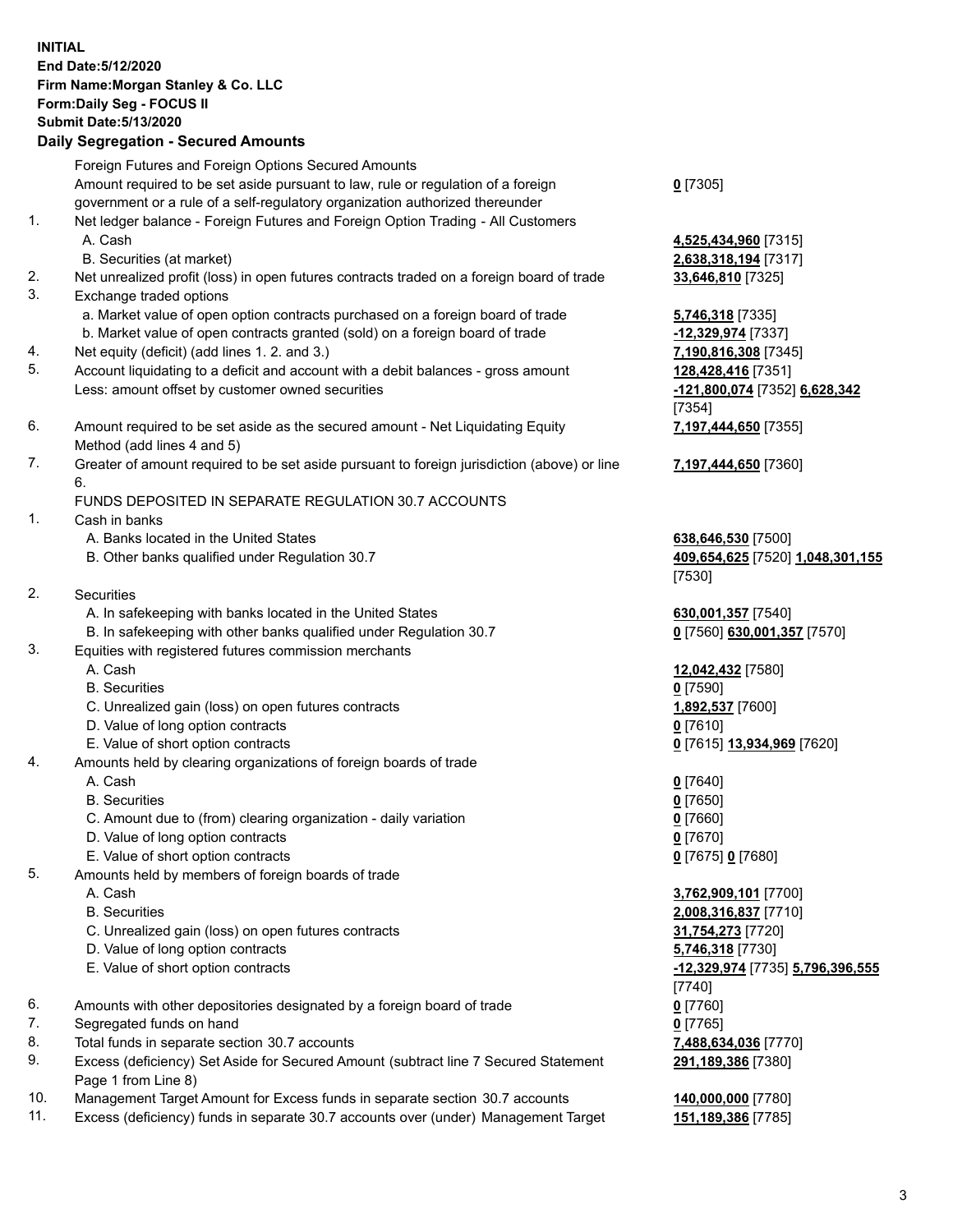**INITIAL End Date:5/12/2020 Firm Name:Morgan Stanley & Co. LLC Form:Daily Seg - FOCUS II Submit Date:5/13/2020 Daily Segregation - Segregation Statement** SEGREGATION REQUIREMENTS(Section 4d(2) of the CEAct) 1. Net ledger balance A. Cash **10,302,426,354** [7010] B. Securities (at market) **8,210,566,813** [7020] 2. Net unrealized profit (loss) in open futures contracts traded on a contract market **6,678,261,372** [7030] 3. Exchange traded options A. Add market value of open option contracts purchased on a contract market **609,723,395** [7032] B. Deduct market value of open option contracts granted (sold) on a contract market **-530,363,534** [7033] 4. Net equity (deficit) (add lines 1, 2 and 3) **25,270,614,400** [7040] 5. Accounts liquidating to a deficit and accounts with debit balances - gross amount **466,380,536** [7045] Less: amount offset by customer securities **-457,611,568** [7047] **8,768,968** [7050] 6. Amount required to be segregated (add lines 4 and 5) **25,279,383,368** [7060] FUNDS IN SEGREGATED ACCOUNTS 7. Deposited in segregated funds bank accounts A. Cash **4,632,705,157** [7070] B. Securities representing investments of customers' funds (at market) **0** [7080] C. Securities held for particular customers or option customers in lieu of cash (at market) **1,225,519,769** [7090] 8. Margins on deposit with derivatives clearing organizations of contract markets A. Cash **13,310,690,145** [7100] B. Securities representing investments of customers' funds (at market) **0** [7110] C. Securities held for particular customers or option customers in lieu of cash (at market) **6,985,047,044** [7120] 9. Net settlement from (to) derivatives clearing organizations of contract markets **-280,755,975** [7130] 10. Exchange traded options A. Value of open long option contracts **609,723,395** [7132] B. Value of open short option contracts **and the set of our original state of the set of our original state of the set of our original state of the set of the set of the set of the set of the set of the set of the set of t** 11. Net equities with other FCMs A. Net liquidating equity **13,928,999** [7140] B. Securities representing investments of customers' funds (at market) **0** [7160] C. Securities held for particular customers or option customers in lieu of cash (at market) **0** [7170] 12. Segregated funds on hand **0** [7150] 13. Total amount in segregation (add lines 7 through 12) **25,966,495,000** [7180] 14. Excess (deficiency) funds in segregation (subtract line 6 from line 13) **687,111,632** [7190] 15. Management Target Amount for Excess funds in segregation **235,000,000** [7194]

16. Excess (deficiency) funds in segregation over (under) Management Target Amount Excess

**452,111,632** [7198]